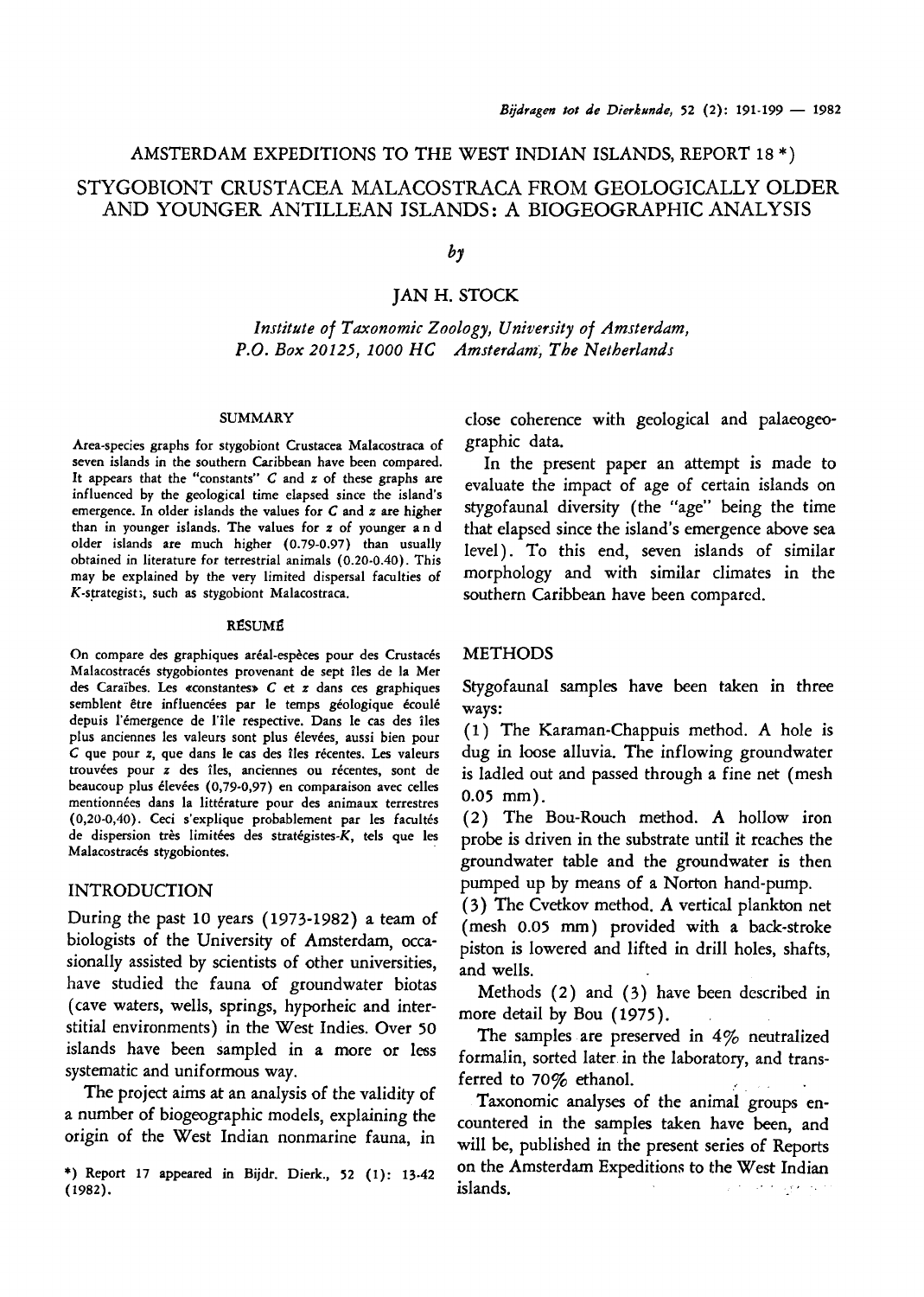## INTRODUCTION TO THE REGRESSION MODEL

In <sup>a</sup> number of previous papers, I have advanced the theory that sea-level fluctuations have been of great significance for the evolutionary scenario of many members of groundwater biotas (the so-called stygobionts) of the West Indian islands (Stock, 1977b, 1980a). In particular negative relative changes of the sea level, either due to local geological uplifting, or to eustatic drops of the water level, caused stranding of intertidal or shallow-water communities. For many faunal elements, such strandings will have been catastrophic, in particular of course for sessile organisms, such as reef corals. A testimony of catastrophic events by negative sea-level movements can be found on many islands of the Calcareous Antilles \*\*) and of the Leeward group\*\*\*), in terraces of fossil coral reefs above the actual sea level. Other organisms were kind of pre-adapted to stand <sup>a</sup> chance of surviving during sea-level regressions. In particular those animals that (a) have <sup>a</sup> burrowing or interstitial life, and (b) lack pelagic stages, but have instead brood care or pass the greater part of their larval life inside the eggshell, belong to this group. During the slow process of regressive movements of the sea level, these animals could survive in the humid macro- and micro-interstitia of coral rubble, gravel or coarse sand, and evolve through vicariant processes into groundwater inhabitants. In the interstitial biotope, <sup>a</sup> very gradual shift in salinity can be observed, from fully marine near the waterline, through brackish higher up the shore, to almost fresh more inland. In many of the Antillean islands, having (nowadays) an arid climate, the salinity — even of the most inland groundwaters — stays at oligo- or mesohaline levels, so that real fresh groundwaters do not exist. The scenario in which vicariant evolution of stranded (uplifted) populations plays an important role in the colonization of groundwaters, is called the regression model (for references, see Stock, 1980a).

Many islands in the West Indies have devel-

oped endemic taxa (subspecies, species, and even genera) of stygobionts. In several cases, marine relatives (not necessarily ancestors) are still in existence. Elsewhere (Stock, 1981a) I have called attention to the fact that such stygobionts are restricted to islands in which regression of the relative sea level predominated over transgressive movements. Most islands of the Leeward group, of the Windward group and of the Greater Antilles belong to this category. In the Bahamas, including the Turks and Caicos islands, transgression has been much more important than regression. These islands strikingly lack regression model elements, but may be invaded, presumably at <sup>a</sup> rather recent (post-Pleistocene) geological epoch, by marine species, penetrating karst features that drowned during <sup>a</sup> marine transgression.

In the West Indies, for instance, regression evolution is demonstrated by an abundance of taxa of hadziid Gammaridae (Amphipoda) on many islands of the Antillean arc, whereas no hadziids have been found in the Bahamian archipelago, where stygobionts are much more rare anyway than in the Antilles.

Limiting ourselves to rising islands, it would be interesting to compare the diversity of their stygofauna with palaeogeographic data. If the major factor influencing the evolution of stygobionts in the Antilles would be the repeated transand regressions of the sea level during the Pleistocene, one would expect <sup>a</sup> comparable number of taxa in islands of different geological age.

If on the other hand the Plio-Miocene regressions are the most important factor in the evolution of the West Indian stygofauna, the older islands must have <sup>a</sup> significantly more diverse groundwater biota than the younger islands.

### THE ISLANDS

For testing the two alternatives brought forward in the last lines of the preceding paragraph, we have selected <sup>7</sup> islands (6 in the Leeward group plus Barbados) from <sup>a</sup> total of some 50 islands sampled during our fieldwork program in 1973- 1982. The islands selected agree with each other in that they have been subject to tectonic uplift and have important calcareous deposits. More-

<sup>\*\*)</sup> Used in the sense of Weyl, 1966.

<sup>\*\*\*)</sup> Used in the sense of Wagenaar Hummelinck, 1981: 8.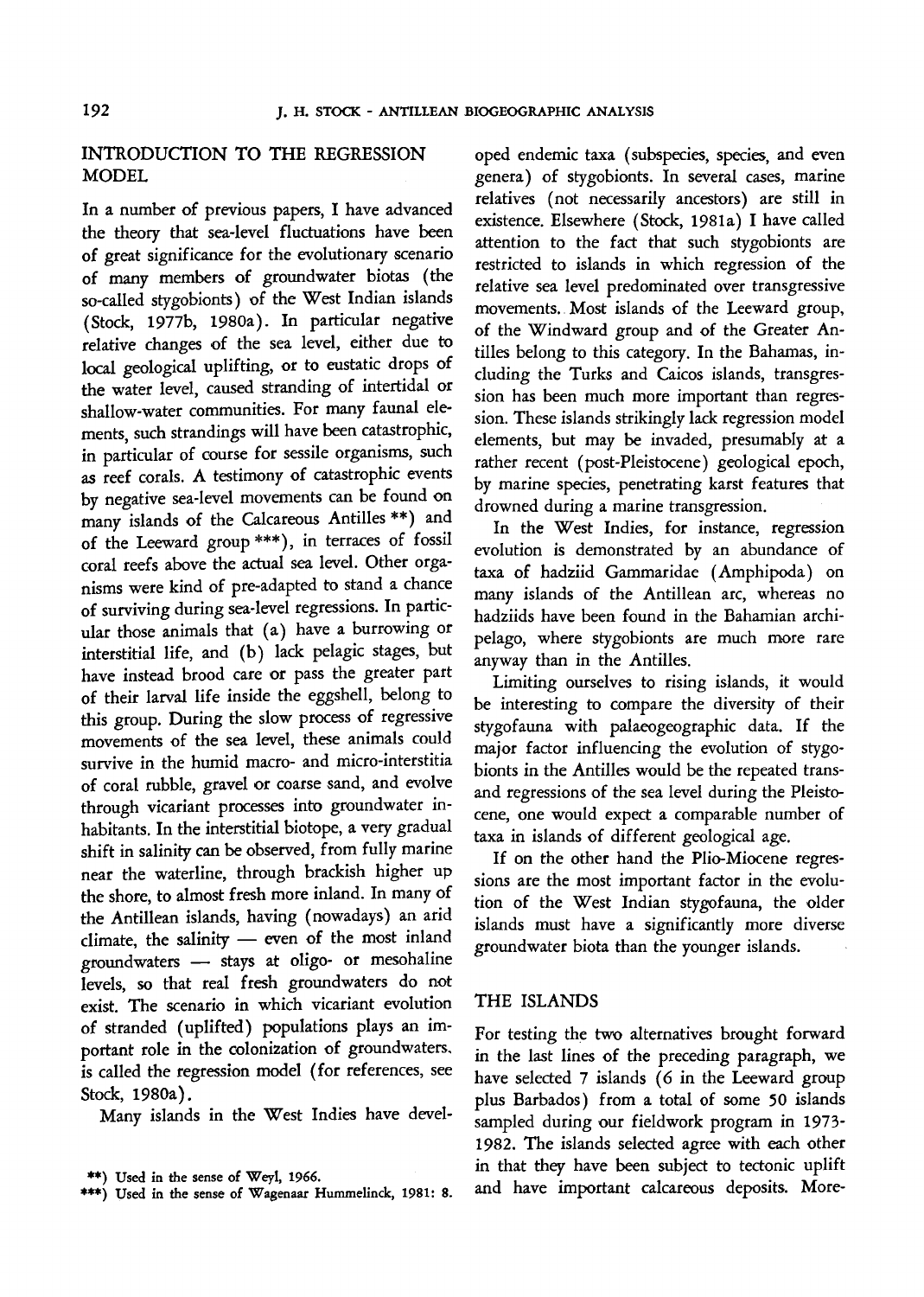over, the islands are comparable by their geographic position, altitude, area of the same magnitude, and semi-arid climate.

The six islands of the Leeward group, north of the South American mainland, are Aruba, Curaçao, Bonaire, the Los Roques group, La Tortuga, and La Blanquilla. The seventh island, Barbados, is selected because it is the southernmost calcareous island of the north-south branch of the Antillean arc (this branch consists mainly of volcanic, non-calcareous, islands ). The position of the seven islands compared in this paper, and certain other localities mentioned in the text, is shown in fig. 1.

Every single island, or group of coherent keys, is isolated from the next group and from the continent by deep water (400 fms and more), with the exception of Aruba (vide infra).

A number of islands of the Leeward group are excluded from our analysis because they do not fulfill all requirements: Margarita is not mainly calcareous and is not separated by deep water from the South American continent; Los Testigos are not calcareous; the Aves group and La Orchila have not been sampled by our team.

In general, and in relation to the size of the island (cf. table I), <sup>10</sup> to 100 samples per island have been considered sufficient for <sup>a</sup> more detailed Zoogeographie analysis; only from La Tortuga <sup>a</sup> sologeographic distribution, only 11011 212 1014<br>
smaller number of samples (7) was available.<br>
TABLE I

| TABLE I<br>Island size. |                    |                                      |  |  |  |  |  |
|-------------------------|--------------------|--------------------------------------|--|--|--|--|--|
|                         |                    | area ( $km^2$ ) maximum altitude (m) |  |  |  |  |  |
| Aruba                   | 190 <sup>1</sup>   | 1891)                                |  |  |  |  |  |
| Curaçao                 | 4721)              | 3751                                 |  |  |  |  |  |
| Bonaire                 | 2811)              | 2411                                 |  |  |  |  |  |
| Los Roques              | $\approx$ 1000 $2$ | 1163)                                |  |  |  |  |  |
| La Blanquilla           | 52.54              | $\approx$ 60 $^5$ )                  |  |  |  |  |  |
| La Tortuga              | 171 <sup>4</sup>   | $30^{6}$ ) - 40 $4$ )                |  |  |  |  |  |
| Barbados                | 4307)              | 340 8)                               |  |  |  |  |  |

<sup>1</sup>) Hoetink, 1969.

2 ) Méndez, 1978.

- <sup>8</sup>) U.S. Defence Mapping Agency, Hydrographic Center, Washington, Chart 24444, revised ed., 1974.
- \*) Williams, 1980.
- s ) Hummelinck, 1940.
- <sup>6</sup>) U.S. Defence Mapping Agency, Hydrographic Center, Washington, Chart 24441, revised ed., 1973.
- 7 ) Weyl, 1966.
- 8 ) Directorate of Colonial Surveys (D.C.S.), 955, London, map Barbados 5, 2nd ed., 1965.

# THE AGE OF THE ISLANDS

The Netherlands Leeward islands (Aruba, Bonaire, Curaçao, often called the A-B-C islands) emerged as shallow shoals on <sup>a</sup> volcanic basement during the late Miocene (De Buisonjé, 1974). Geotectonic uplifts in the post-Miocene periods are evidenced by raised abrasion terraces, excavated surf lines, and raised coral reefs, presently found at altitudes up to 150 m above sea level. The islands are separated from each other by very deep water (700 to 900 fms). Deep waters occur also between Curaçao and Bonaire and the mainland. Aruba, however, is separated from the South American Paraguana peninsula by <sup>a</sup> much shallower straits (slightly over 100 fms).

To the A-B-C islands of the Netherlands Leeward group belong, in addition to the three larger islands, two very small ones, Klein Curaçao, to the east of Curacao, and Klein Bonaire, to the west of Bonaire. Of these, Klein Bonaire is separated by <sup>a</sup> very shallow and narrow straits from Bonaire, and forms <sup>a</sup> biogeographical unit with it. On the other hand, Klein Curaçao is surrounded by deep waters (300-800 fms), and constitutes <sup>a</sup> separate unit. We have not sampled Klein Curaçao, so its stygofauna remains unknown. Thus, for practical purposes, our data pertain to three of the five islands only: Aruba, Curaçao, and Bonaire. The fact that Aruba lies on the South American continental shelf, does not seem to have influenced its stygofauna, which has close relationships to that of Curaçao and lacks South American elements.

According to Weyl (1966: 273) the A-B-C islands form with the Venezuelan islands (Aves, Los Roques, La Orchila, La Tortuga, La Blanquilla and Los Hermanos) an "independent part of the Antillean orogenesis" (in translation).

The igneous-metamorphic basement of La Blanquilla is often compared with similar rocks in the A-B-C islands (Rutten, 1931, 1940; Schubert & Moticska, 1972, 1973). The igneous-metamorphic complex, consisting of <sup>a</sup> trondhjemite batholith, is nowadays exposed at the island's western part. It is possibly of upper-Cretaceous age (Schubert & Moticska, 1972, 1973). Mainly in the eastern part of the island, two uplifted coral terraces are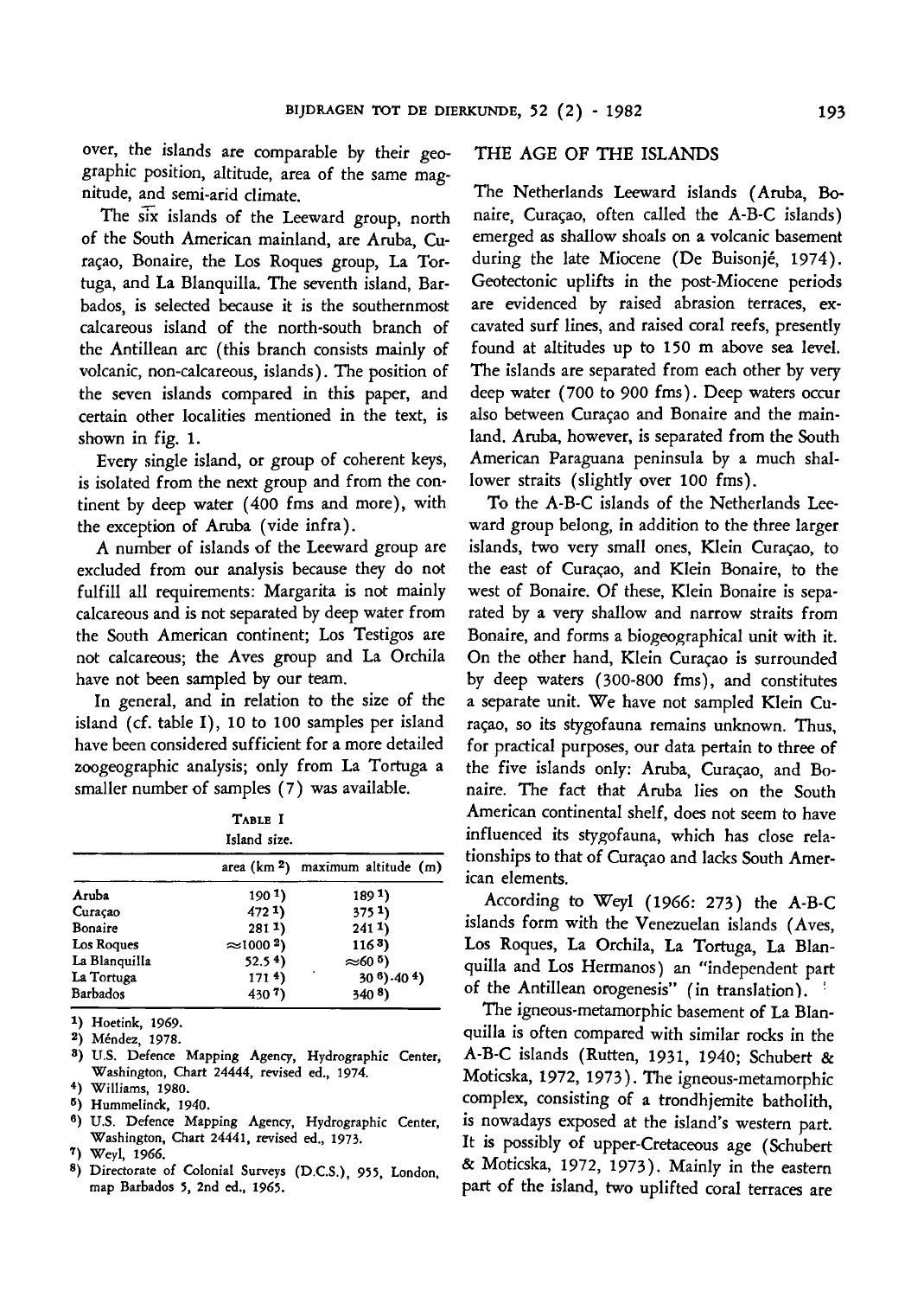

Fig. 1. The West Indies, with the names of the localities mentioned in the text.

exposed (7 and 30 m above actual sea level; Maloney, 1971), of Pleistocene-Recent age (Zuloanga, 1950). Although the geological history of La Blanquilla is less completely known than that of the A-B-C islands, my interpretation is that the extent and altitudinal uplift of the fossil terraces shows that <sup>a</sup> small portion of the island, comprising the highest top (ca. 60 m above sea level), remained emerged during the Pleistocene-Recent sea-level rise.

La Blanquilla is separated by very deep waters (100 to >2000 fms) from La Orchila in the west, and Grenada in the east, and by deep waters (>800 fms) from Margarita in the south. It must therefore be considered an oceanic island.

The Roques archipelago is much younger. It probably emerged as late as the early Quaternary (viz., the igneous-metamorphic rocks of Gran Roque ), whereas the rest of the archipelago, more than 40 islands and keys, emerged even later (Méndez, 1978: 41-46). This makes the A-B-C islands, and possibly also La Blanquilla, some 14-106 years older than the Roques archipelago.

Although the archipelago consists of over 40 islands and keys, these are situated on <sup>a</sup> single common, very shallow submerged platform (water depths of at most 20 fms, usually much less), separated from the next islands (the Aves group in the west and La Orchila in the east) by waters of over 500 fms in depth. Similar depths are found between the Roques and the South American continent. So, for the purpose of this study the entire Roques group is considered <sup>a</sup> single isolated, oceanic island, without internal geographical barriers.

La Tortuga is "geologically new; it belongs to the Quaternary period" (Williams, 1980: 117, in translation). It has undergone <sup>a</sup> double uplift, resulting in two elevated coral terraces (Ernst, 1886, as quoted by Williams, 1980).

Barbados is one of the islands with actually the greatest tectonic uplift  $(4.3 \text{ cm} \cdot 10^{3} \text{ years},$ see Matthews, 1973). In the Pleistocene, it was still covered by the sea (Weyl, 1966: 270), thus its age is comparable to that of the Roques group and La Tortuga.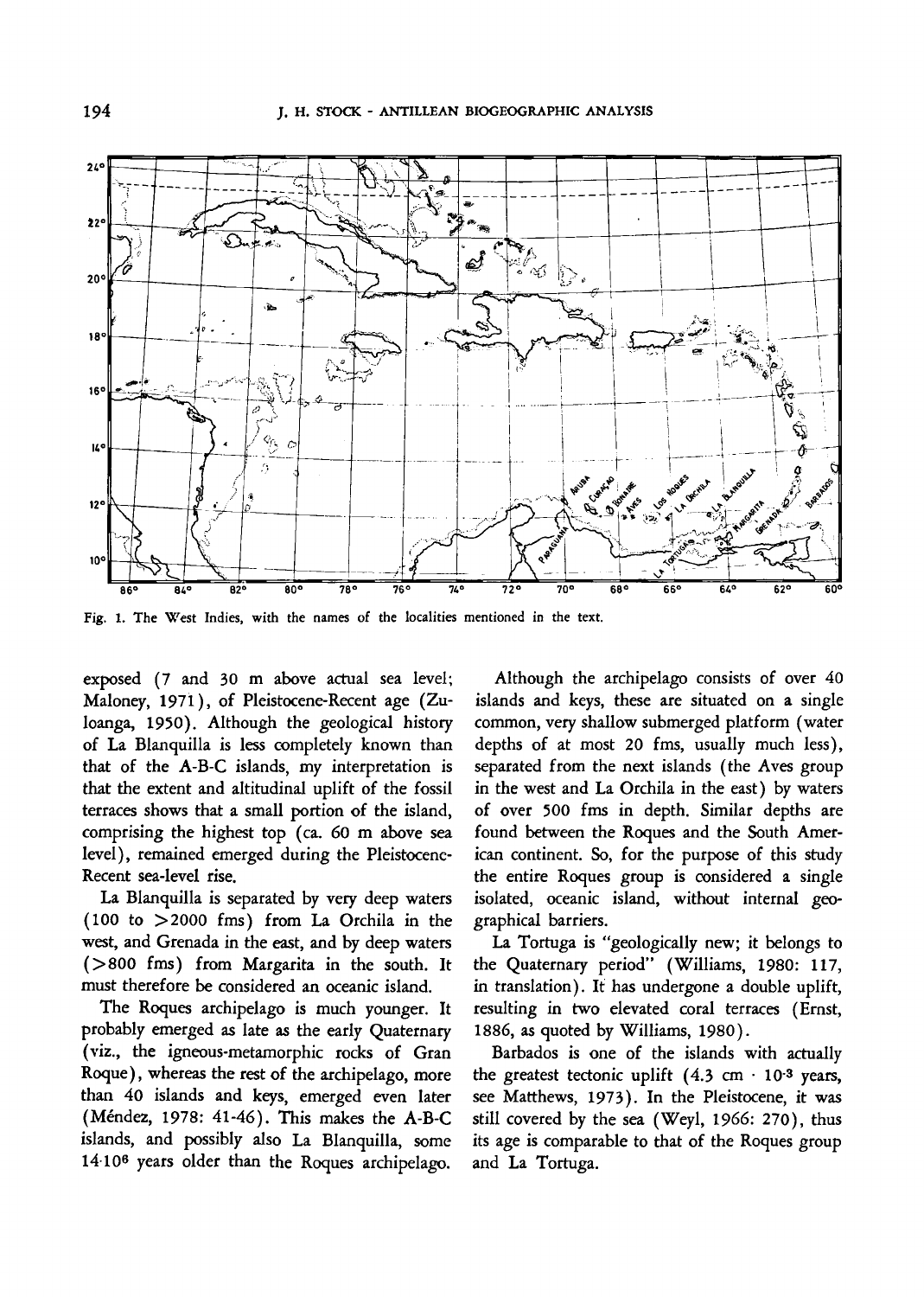## THE STYGOFAUNAL MALACOSTRACA

The composition of the malacostracan stygofauna of the seven islands under consideration is enumerated in table II. These records are based on the papers of Stock (1976a, 1976b, 1977a, 1977b, 1977c, 1979, 1980b, and 1981b) on the Gammaridae, Ingolfiellidae, Microparasellidae, Bogidiellidae, and Thermosbaenacea, of Kensley (1981) on the Paranthuridae, of Botosaneanu & Stock (1979, 1982) on the Cirolanidae and cyathurids, and on unpublished data. The latter category comprises data on the occurrence in Barbados of a blind, undescribed species of Quadrivisio (Amphipoda, Gammaridae). Oculate, epigean species of this genus occur on several islands (including Aruba, Bonaire, and Barbados), but do not need to be considered in the present context.

The Roques islands have <sup>a</sup> limited number of stygiobiont Malacostraca (4 species), of which at least <sup>3</sup> belong to genera that contain both marine and limnic species. So far, no taxonomie descriptions of the Roques stygofauna have been published.

From the island La Tortuga, <sup>a</sup> single undescribed species of Gammaridae has been collected, which is locally quite abundant.

The stygofauna of Aruba, as mentioned before, is devoid of South American elements (such as Bathynellacea or limnic Bogidiellidae ), notwithstanding the fact that Aruba has been connected with Paraguana (Venezuela) during the Pleistocene.

# RESULTS AND DISCUSSION

The samples that have been examined from the seven islands in question are enumerated in table III.

Although the number of samples from certain islands is smaller than that from others, the less diverse stygofaunal composition of the Roques, La Tortuga, and Barbados does not seem to be accidental.

The very high incidence of stygobiont Malacostraca in Curaçao is also striking, and may be the consequence of the rather complex paleogeography of the island, which is composed of two nuclei melted into one island during the Pleisto-Holocene (Stock, 1977b). In general, the incidence of occurrence is high on the A-B-C islands and La Tortuga, low on the Roques and Barbados, and intermediate on La Blanquilla. The reason for these obvious differences remains uncertain.

|  | TABLE II                                                              |  |  |  |
|--|-----------------------------------------------------------------------|--|--|--|
|  | Stygofaunal Crustacea Malacostraca in the Leeward group and Barbados. |  |  |  |
|  | $(A - Amphipoda; I = Isopoda; T = Thermosbaenacea; D = Decapoda).$    |  |  |  |

| taxa with "continental"<br>species only |                   | taxa in which also marine species are known |                |                     |                                                  |                        |                  |                 |                               |                  |                        |                   |                |                |       |
|-----------------------------------------|-------------------|---------------------------------------------|----------------|---------------------|--------------------------------------------------|------------------------|------------------|-----------------|-------------------------------|------------------|------------------------|-------------------|----------------|----------------|-------|
|                                         | Metaniphargus (A) | Ξ<br>Arubolana                              | ê<br>Typhlatya | €<br>Psammogammarus | $\widehat{\mathcal{E}}$<br>grorg<br>Saliweckelia | 3<br>blind Quadrivisio | Actogidiella (A) | Ingolfiella (A) | $\widehat{\Xi}$<br>Anthuridae | Curassanthura (I | ゠<br>Microparasellidae | Microcerberus (I) | Haloshaena (T) | Alpheopsis (D) | Total |
| Aruba                                   |                   |                                             | 1              | $\mathbf 0$         | 0                                                | 0                      | $\bf{0}$         |                 |                               | ٥                | 0                      | 0                 | 0              | $\bf{0}$       | 5     |
| Curaçao                                 | 3                 | $\bf{0}$                                    | 1              | 1                   | $\mathbf{1}$                                     | $\bf{0}$               | 1                | 2               |                               | 1                | 0                      | 1                 | 1              | 0              | 13    |
| Bonaire                                 | 0                 | 0                                           | 1              | $\bf{0}$            | $\mathbf{1}$                                     | 0                      | 0                | $\mathbf{2}$    | $\bf{0}$                      | 0                | 2                      | 1                 | $\mathbf 0$    | $\mathbf 0$    | 7     |
| Los Roques                              | 0                 | $\mathbf 0$                                 | $\bf{0}$       |                     | 0                                                | 0                      | 0                | 0               | 1                             | $\mathbf 0$      | 1                      | $\bf{0}$          | $\bf{0}$       | 1              | 4     |
| La Blanquilla                           | 0                 | $\bf{0}$                                    | $\bf{0}$       | $\mathbf 0$         | 0                                                | $\mathbf 0$            | $\bf{0}$         | 1               | 0                             | 0                | $\mathbf 0$            | 1                 | $\bf{0}$       | $\mathbf 0$    | 2     |
| La Tortuga                              | 0                 | 0                                           | $\bf{0}$       | 0                   | 1                                                | 0                      | $\mathbf 0$      | 0               | 0                             | 0                | $\bf{0}$               | 0                 | 0              | $\bf{0}$       |       |
| Barbados                                | $\bf{0}$          | 0                                           |                | 0                   | $\mathbf o$                                      | 1                      | $\bf{0}$         | $\bf{0}$        | $\mathbf 0$                   | 0                | 0                      | $\bf{0}$          | $\bf{o}$       | $\mathbf o$    | 2     |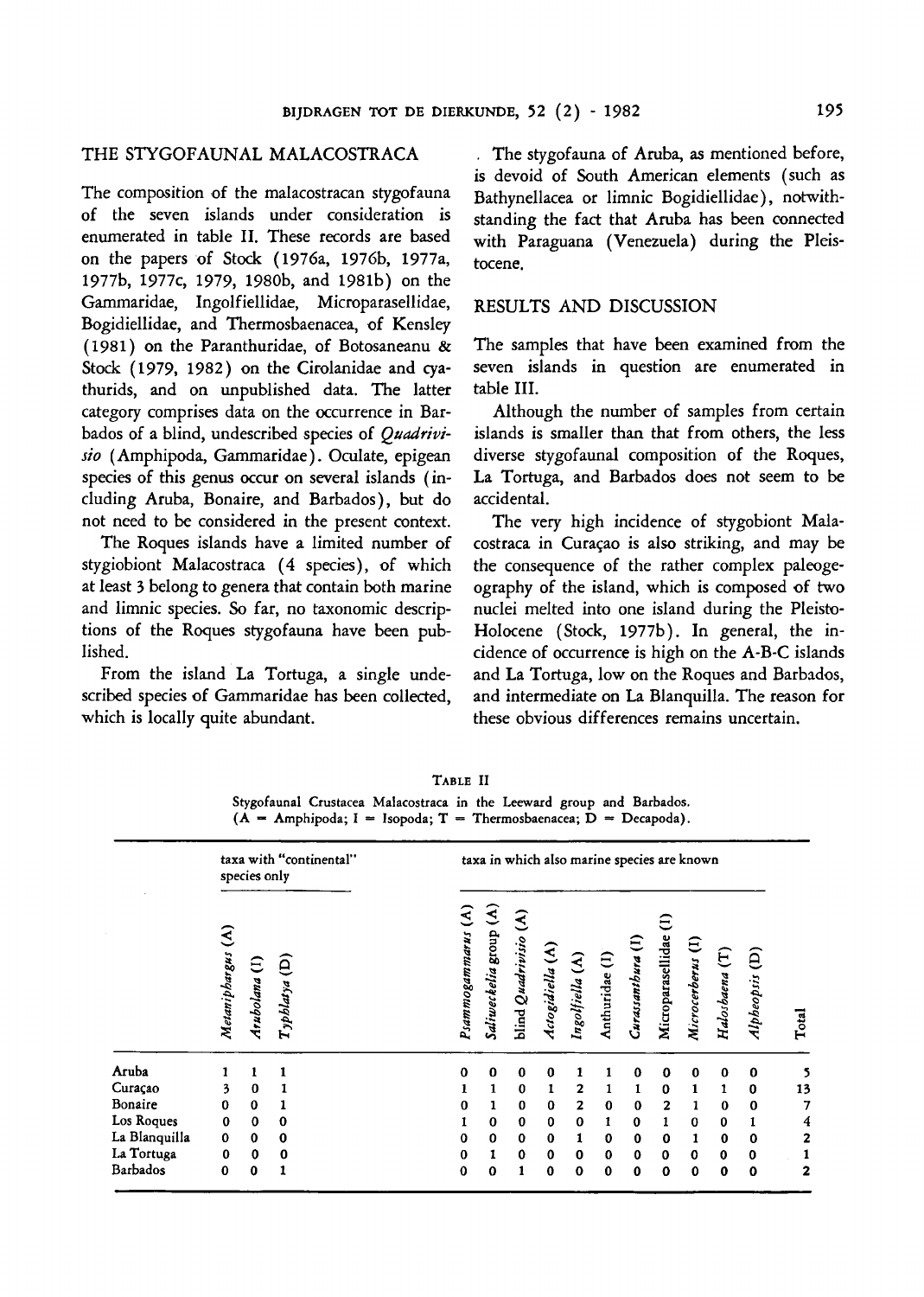Table III

Number of samples per island, and number of samples containing stygobiont Crustacea Malacostraca.

|               | No. of<br>samples | No. of<br>samples<br>containing | $%$ of<br>samples<br>with<br>Malacostraca Malacostraca |  |  |
|---------------|-------------------|---------------------------------|--------------------------------------------------------|--|--|
| Aruba         | 56                | 27                              | 48                                                     |  |  |
| Curação       | 111               | 75                              | 68                                                     |  |  |
| Bonaire       | 93                | 28                              | 30                                                     |  |  |
| Los Roques    | 24                | 2                               | 8                                                      |  |  |
| La Blanquilla | 10                | 2                               | 20                                                     |  |  |
| La Tortuga    | 7                 | 3                               | 43                                                     |  |  |
| Barbados      | 32                | 3                               | 9                                                      |  |  |

As to the number of taxa on specific and subspecific level on each of the islands (table II) we reach the following conclusions:

For Aruba, Curaçao, Bonaire and La Blanquilla, the total number of taxa proves to be directly related to the size of each island. The number of taxa on Barbados, La Tortuga, and the Roques is lower than expected (fig. 2). Of the first group, the smallest island (La Blanquilla, 52.5 km2 ) has the lowest number of taxa (2), followed by the next smallest island (Aruba, 190 km2 , <sup>5</sup> taxa), and Bonaire (281 km<sup>2</sup>, 7 taxa), whereas the largest, Curaçao (472 km<sup>2</sup>) has the highest num ber of taxa (13). Thus, <sup>a</sup> good correlation exists between the area of La Blanquilla, Aruba, Bonaire, and Curaçao (1.4 : <sup>5</sup> : 12.4 : 7.4) and the number of stygobiont malacostracan taxa (2 : <sup>5</sup> : 13 : 7).

Although the Roques group consists of many more islands and keys than the Netherlands Leeward group ( $>40$  versus 5), and is about  $1\frac{1}{2}$ times larger  $(1500 \text{ km}^2)$  than the A-B-C islands together (943 km2 ), its stygobiont Crustacean fauna is clearly less diverse. The figures for the Roques compare well with the low diversity observed in the stygofauna of Barbados, with its 430 km2 and 336 m of elevation of about the same size as Curaçao (472 km2 and 372 m), but with only 2 stygobiont species of Crustacea, versus 13 in Curaçao.

One may plot, in accordance to the method elaborated by Darlington (1957) and later by MacArthur & Wilson (1967), A against <sup>S</sup>

on a logarithmic scale (in which  $A$  is the area in  $km^2$  of each island and  $S$  the number of stygobiont species or subspecies). This power function model usually is significantly better than other alternatives (Sugihara, 1981). The resulting plots lie approximately on <sup>a</sup> straight line, according to the equation  $S = CA^z$ . In fact, two lines (1 and 2 in fig. 2) emerge, one for La Blanquilla-Aruba-Bonaire-Curaçao, another for La Tortuga-Barbados-Los Roques. The first line slopes slightly steeper (has <sup>a</sup> higher value for z) and runs at <sup>a</sup> higher level (has a higher value for  $C$ ) than the second line.

The area-species graphs confirm in general the results obtained by previous authors, for other groups of animals, and on other islands, in that the plots lie approximately on <sup>a</sup> straight line. Although the meaning of differences in value of the parameters  $C$  and  $z$  is still highly controversial (see Connor & McCoy, 1979, for an elegant review), <sup>a</sup> couple of points may deserve further consideration, or speculation if one wishes. (1)  $C_1 \approx$  -30, and  $C_2 \approx$  -58 are both nega tive. As well known, the value for C, <sup>a</sup> constant, varies greatly among taxa and according to the unit of area measurement. The fact that the values

ş í9

Fig. 2. The area-species curves (logarithmic scale) for stygobiont Crustacea Malacostraca of seven West Indian  $is$ lands: Bl = La Blanquilla;  $A = Aruba$ ; B = Bonaire;  $C =$  Curaçao;  $T =$  La Tortuga; Ba = Barbados; R = Los Roques.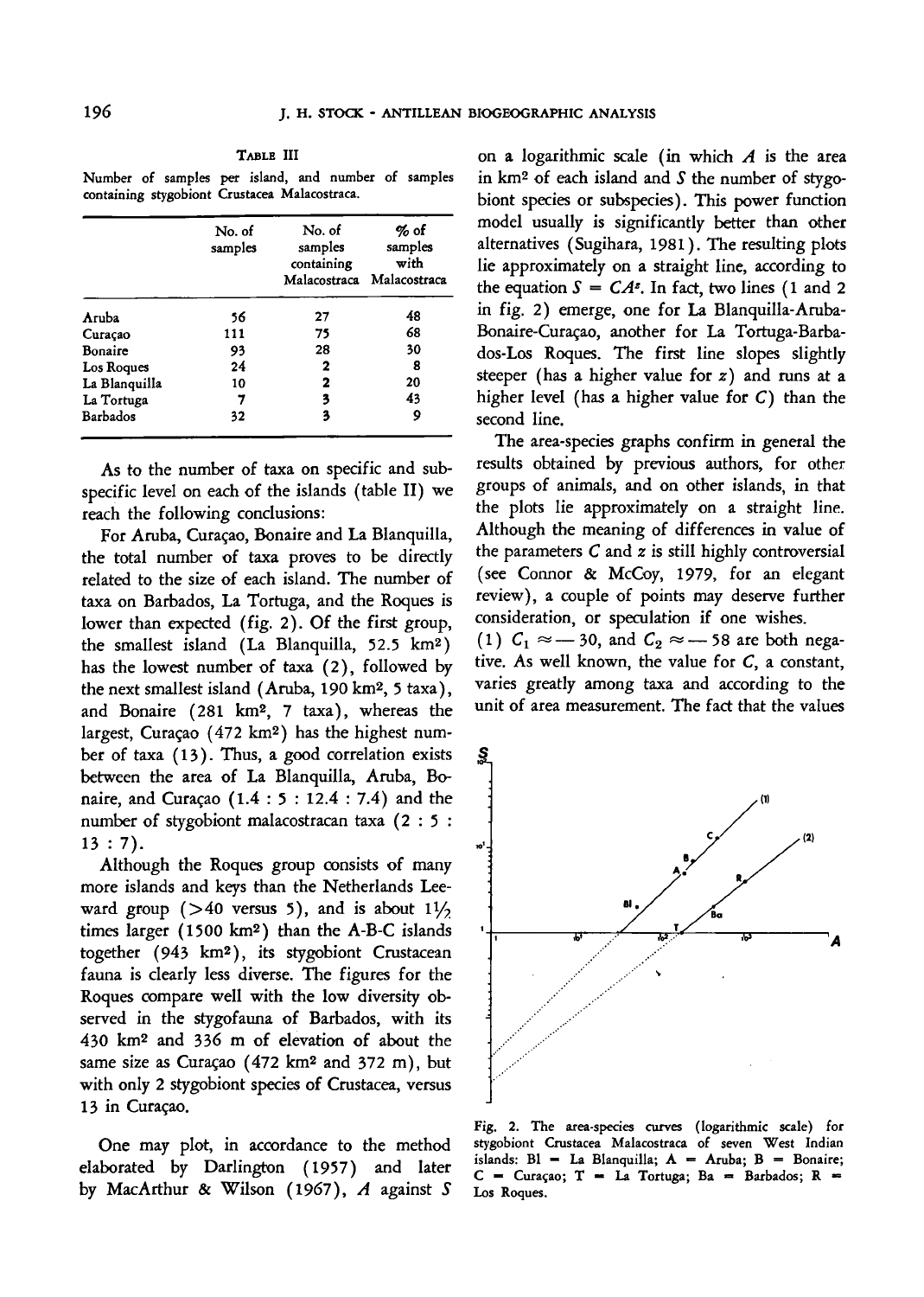for  $C_1$  and  $C_2$  are lower than in most cases recorded in Anglo-Saxon literature, depends partly on the use of  $km^2$  instead of mi<sup>2</sup>. The use of  $km^2$ causes <sup>a</sup> shift of the graphs towards the abscissa  $(C_{m1} = C_{km} + 2 \log 1.609)$ , but no change in z. However, <sup>C</sup> is not merely smaller, it is negative in our two graphs. In general, negative values do not tell us very much in curves on <sup>a</sup> logarithmic scale, but the negative values for <sup>C</sup> seem to permit at least one supposition: inland waters of isolated (non-continental) islands can develop <sup>a</sup> stygofauna only when the island has <sup>a</sup> certain minimum size. If below the supposed critical size, no inland stygofauna comes to development. Based on the data in fig. 2, the critical size  $(A \t{at} S = 1)$  is approximately 34 km<sup>2</sup> for graph 1, and 180 km2 for graph 2.

(2) The value for <sup>C</sup> for graph <sup>2</sup> is lower than for graph 1. According to MacArthur & Wilson (1967: 17) <sup>C</sup> depends largely on the population density as well as on the innate species diversity in <sup>a</sup> given taxon, whereas its value decreases in those regions where the quality of the environment is poorer. When these broad generalizations are adapted to the situation for the West Indian islands under consideration, one might put that the lower the number of niches or habitats on an island ("monotonous islands") the lower <sup>C</sup> will be. At least the climate and the elevation of the islands cannot be of great influence, since these are largely comparable. It seems feasible however, that geologically spoken older islands have developed <sup>a</sup> finer web of ecological niches, than relatively recent islands, giving rise to <sup>a</sup> higher value of C in the older islands.

Still another factor influencing <sup>C</sup> is the degree of isolation of each island. This factor — amongst others related to the distance to the nearest centre of dispersal or source population - may be impor tant for, say, terrestrial animals that have to be transported (dispersed) to emerging islands. For the Antillean stygofauna, this factor is considered of no importance, since it is assumed that this fauna has evolved predominantly from marine ancestors that have lived in the surrounding sea, in accordance with the regression model. The distance to the source (i.e. the sea) is zero, and the striking-chance is very large. The potential

of being colonized by marine invaders is equal for each island, irrespective of the distance to the next landmass, and thereby the major part of the aquatic colonizers differs from terrestrial animal invaders.

The different values of C for the La Blanquilla-Curaçao line and the La Tortuga-Los Roques line can, in my opinion, be explained only by <sup>a</sup> different striking-chance, not related to distance to the source, but to the time of existence of the islands: geologically older islands have had <sup>a</sup> greater (longer) striking-chance, and — once hit — <sup>a</sup> longer time for adaptation to subterranean conditions, resulting in <sup>a</sup> higher diversity, than islands of <sup>a</sup> younger age.

(3) For both the La Blanquilla-Curaçao line (line <sup>1</sup> in fig. 2) and the La Tortuga-Los Roques line (line 2), the value for  $z$  is much larger than usual  $\left[ z_1 \approx 0.97, z_2 \approx 0.79,$  calculated as (log  $S + \log C$ ) ·  $\log A^{-1}$ . Empirically determined values for <sup>z</sup> often range from 0.20-0.40 (generalized to  $z \approx 0.25$ ). Darlington (1957) obtained arithmetically <sup>a</sup> <sup>z</sup> value of 0.301, while Preston (1962) showed that the <sup>z</sup> value resulting from <sup>a</sup> lognormal distribution should be 0.26. According to MacArthur & Wilson (1967: 18), an increase of <sup>z</sup> above 0.26 "can be explained as the outcome of the breaking up of biotas of large islands into semi-isolated communities due to the increase in topographic barriers and environmental variation on such islands". This formulation appears to apply only marginally to the situation in the seven Antillean islands studied in the present paper. First of all, none of the islands studied can be called "large islands". Secondly, "environmental variation" is expected to be low for groundwater inhabitants, one of the characteristics of groundwaters being its stability. Of course, it must be added that at least the factor salinity in the groundwaters of the islands may widely fluctuate. The presence, on certain islands such as Curaçao of "semi-isolated communities" has been demonstrated by Stock, 1977b, in <sup>a</sup> microgeographic distribution analysis of hadziid Gammaridae (Amphipoda).

The fact that  $z$  is so very much higher for both line <sup>1</sup> and line <sup>2</sup> in the present analysis, than in most previous studies, must be related to biological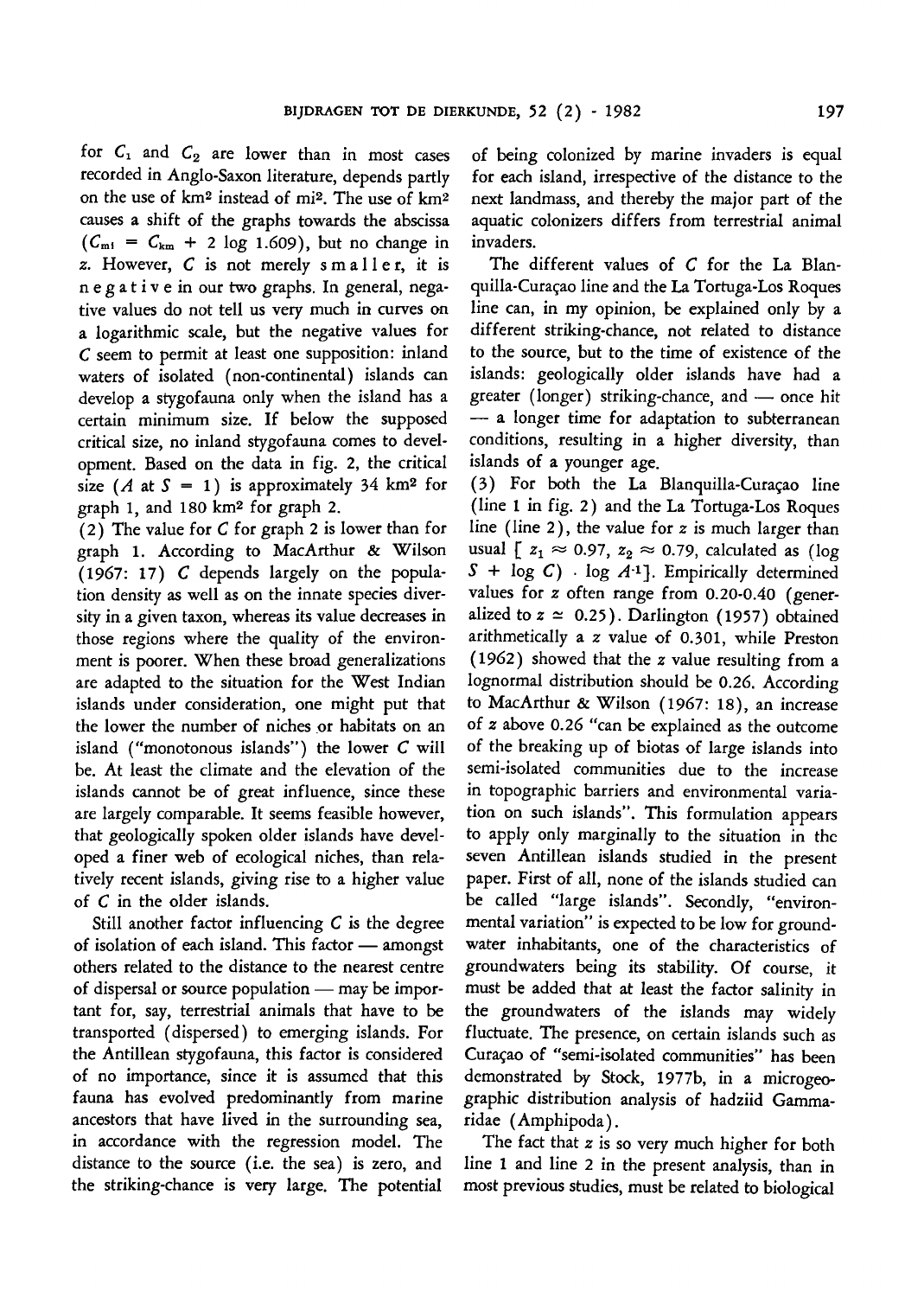peculiarities of most stygofaunal Malacostraca. These animals are typically  $K$ -strategists, having very limited means of dispersal (a low number of large eggs, absence of pelagic stages). As repeatedly shown by various authors, <sup>a</sup> high degree of endemism, or formation of isolated and morphologically distinct populations in limited geographical areas, is very pronounced in this group of animals. I have no doubt that this factor is chiefly responsible for the high value of <sup>z</sup> for the stygobiont Malacostraca on the southern Caribbean islands.

(4) Finally we have to consider the lower value for <sup>z</sup> in the La Tortuga-Barbados-Los Roques line. In general, the value for <sup>z</sup> conforms to the rule "The better the geographic isolation, the higher z". This rule, typically formulated from a dispersionalist's viewpoint, can be modified, I think, to include also historical factors into this formulation: "The older the island (and, in consequence, the more niches or ecological subregions are developed), the higher z".

This is in agreement with the data obtained from our present analysis. Line <sup>1</sup> in fig. 2, representing the older islands La Blanquilla-Aruba-Bonaire-Curaçao, has <sup>a</sup> higher value for <sup>z</sup> (0.97), than line <sup>2</sup> (La Tortuga-Barbados-Los Roques;  $z \approx 0.79$ )

## **CONCLUSION**

The difference in the value for  $C$  in the two groups of islands represented by lines <sup>1</sup> and <sup>2</sup> in fig. 2, as well as the higher value for <sup>z</sup> of line 1, both point in the direction that area-species curves give <sup>a</sup> good indication for the relative geological age (the time elapsed since the island emerged above sea level) of Caribbean islands. The emergence of the Netherlands Leeward islands is placed in the late-Miocene ( $\approx 15.10^6$ ) years B.P.), that of Los Roques, La Tortuga, and .<br>Barbados in Pleisto-Holocene times (≤10<sup>6</sup> years B.P.). The data for La Blanquilla are scarce, but seem to indicate <sup>a</sup> palaeogeographical history not unsimilar to that of the A-B-C islands. The areaspecies plot for La Blanquilla fits the A-B-C line, and thus confirms this idea.

#### ACKNOWLEDGEMENTS

The fieldwork on which the present study is based has been financially supported by the Netherlands Foundation for the Advancement of Tropical Research (WOTRO), The Hague; the Treub Maatschappij, Utrecht; the Beijerinck-Popping Fonds, Amsterdam; the Amsterdamse Universiteits Vereniging, Amsterdam; and the Fonds Landbouw Hogeschool, Wageningen.

The sampling program has been carried out with the assistance of the following members of our team: Dr. Lazare Botosaneanu, Drs. Nico Broodbakker, Mrs. Sylvia van Lieshout, Mr. Jos Notenboom, Dr. Steven Weinberg, and Mrs. Francisca Weinberg.

The organization of the fieldwork in Venezuela has greatly benefited from support rendered by H.M. Embassy of The Netherlands, Caracas, in particular by Dr. Ir. Th. P. M. de Wit, Agricultural Attaché.

The hospitality and support of the Fundación Cientifica Los Roques, Caracas (Drs. Roger Laughlin and Ernesto Weil), and of the Fundación La Salle de Ciencias Naturales, Campus de Margarita (Drs. J. J. Bocaranda, J. Otaola, H. Villegas), is gratefully acknowledged. The captain and crew of R.V. Dona Teresa (Punta de Piedras, Margarita) have been of great assistance on the out-islands.

The fieldwork on the A-B-C islands has been made possible through the kind cooperation of the Caribbean Marine Biological Institute, Curaçao (Dr. Ingvar Kristensen), and on Barbados, of the Bellairs Research Institute of McGill University (Dr. Finn Sander).

#### **REFERENCES**

- BOTOSANEANU, L. & J. H. STOCK, 1979. Amsterdam Expeditions to the West Indian Islands, Report 6. Arubolana imula n. gen., n. sp., the first hypogean cirolanid isopod crustacean found in the Lesser Antilles. Bijdr. Dierk., 49 (2): 227-233.
- $-8 + -$ 1982. Amsterdam Expeditions to the West Indian Islands, Report 17. Les Cyathura stygobies (Isopoda, Anthuridea) et surtout celles des Grandes et des Petites Antilles. Bijdr. Dierk., <sup>52</sup> (1): 13-42.
- Bou, C, 1975. Les méthodes de récolte dans les eaux souterraines interstitielles. Annls. Spéléol., <sup>29</sup> (4): 611-619.
- BUISONJÉ, P. H. DE, 1974. Neogene and Quaternary geology of Aruba, Curaçao and Bonaire. Uitg. natuurwet. Studiekring Suriname Ned. Ant., 78: 1-293, maps 1-4.
- CONNOR, E. F. & E. D. MCCOY, 1979. The statistics and biology of the species-area relationship. Am. Nat., <sup>113</sup> (6): 791-833.
- DARLINGTON, P. J., 1957. Zoogeography: the geographical distribution of animals: i-xi, 1-675 (Wiley, New York).
- ERNST, A., 1886. La exposicion nacional de Venezuela en 1883, <sup>1</sup> (Caracas). (Not seen, teste Williams, 1980).
- HOETINK, H. (ed.), 1969. Encyclopedie van de Nederlandse Antillen: 1-708 (Elsevier, Amsterdam, Brussel).
- HUMMELINCK, P. WAGENAAR, 1940. General information. Stud. Fauna Curaçao, 1: 1-57.
- , 1981. Land and fresh-water localities. Stud. Fauna Curaçao, <sup>63</sup> (192): 1-133, pis. I-IL.
- KENSLEY, B., 1981. Amsterdam Expeditions to the West Indian Islands, Report 10. Curassanthura halma, <sup>a</sup> new genus and species of interstitial isopod from Curaçao,